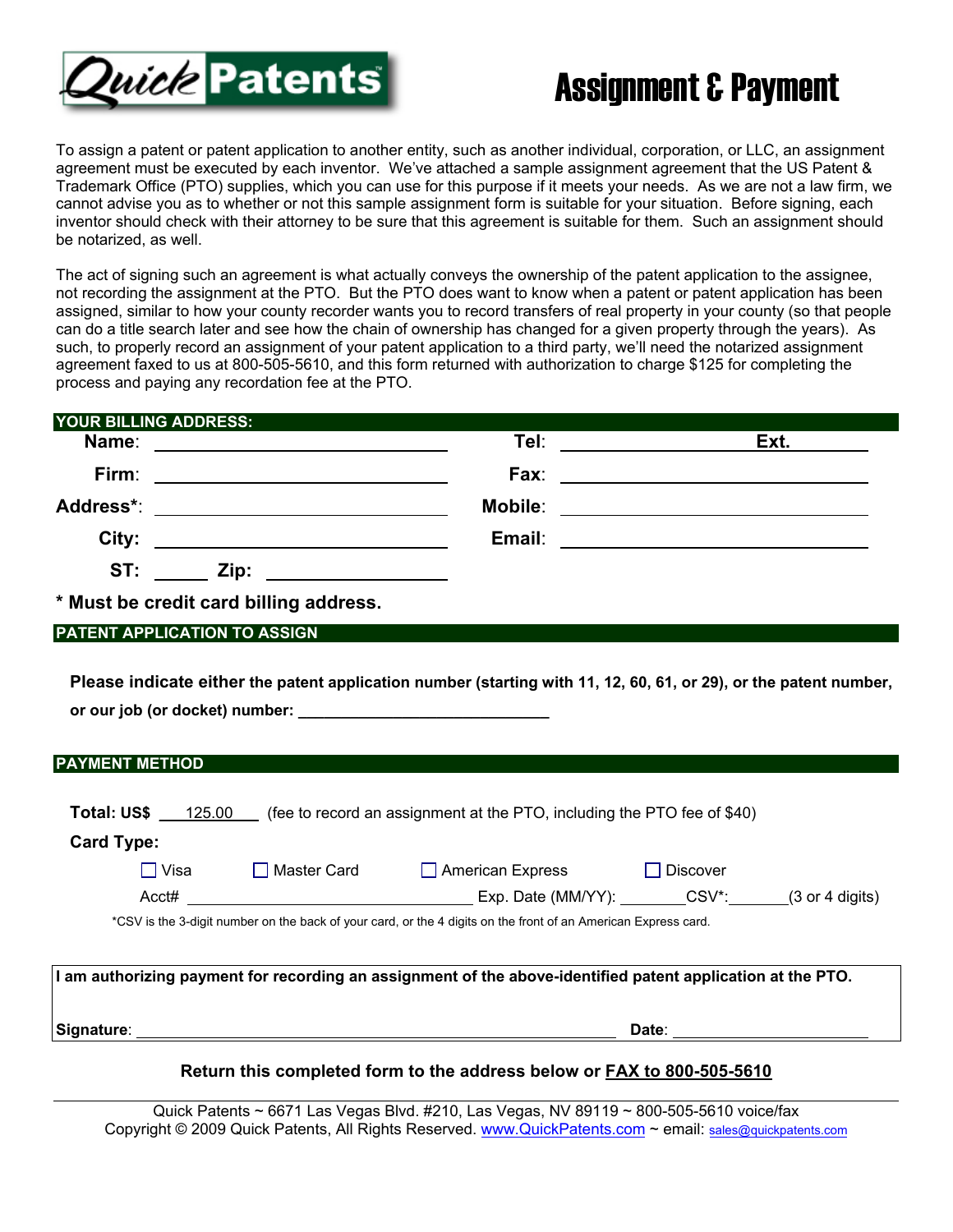|             | ASSIGNMENT OF APPLICATION                                                                                                                                                                                                            | Docket Number (Optional)                                                                                                                                                                                                                                                                                                                                                                                                                                                       |
|-------------|--------------------------------------------------------------------------------------------------------------------------------------------------------------------------------------------------------------------------------------|--------------------------------------------------------------------------------------------------------------------------------------------------------------------------------------------------------------------------------------------------------------------------------------------------------------------------------------------------------------------------------------------------------------------------------------------------------------------------------|
|             |                                                                                                                                                                                                                                      |                                                                                                                                                                                                                                                                                                                                                                                                                                                                                |
|             |                                                                                                                                                                                                                                      | referred to as applicant, have invented certain new and useful improvements in $\leftarrow$                                                                                                                                                                                                                                                                                                                                                                                    |
|             |                                                                                                                                                                                                                                      | <b>Patent title</b>                                                                                                                                                                                                                                                                                                                                                                                                                                                            |
|             |                                                                                                                                                                                                                                      |                                                                                                                                                                                                                                                                                                                                                                                                                                                                                |
|             |                                                                                                                                                                                                                                      |                                                                                                                                                                                                                                                                                                                                                                                                                                                                                |
|             |                                                                                                                                                                                                                                      | for which an application for a United States Patent was executed on _______________________________, and                                                                                                                                                                                                                                                                                                                                                                       |
|             |                                                                                                                                                                                                                                      | Whereas, $\overline{A}$ here referred                                                                                                                                                                                                                                                                                                                                                                                                                                          |
|             |                                                                                                                                                                                                                                      | is                                                                                                                                                                                                                                                                                                                                                                                                                                                                             |
|             | desirous of acquiring the entire right, title and interest in the same;                                                                                                                                                              |                                                                                                                                                                                                                                                                                                                                                                                                                                                                                |
|             |                                                                                                                                                                                                                                      | rights, title and interest in and to any and all Patents which may be granted therefore in the United States. I/We<br>hereby authorize and request the Director of the U.S. Patent and Trademark Office to issue said United States<br>Patent to said assignee, of the entire right, title, and interest in and to the same, for his sole use and behoof; and<br>for the use and behoof of his legal representatives, to the full end of the term for which said Patent may be |
| made.<br>at |                                                                                                                                                                                                                                      | granted, as fully and entirely as the same would have been held by me had this assignment and sale not been                                                                                                                                                                                                                                                                                                                                                                    |
| assignee    |                                                                                                                                                                                                                                      |                                                                                                                                                                                                                                                                                                                                                                                                                                                                                |
|             |                                                                                                                                                                                                                                      | Signature                                                                                                                                                                                                                                                                                                                                                                                                                                                                      |
|             | SS:                                                                                                                                                                                                                                  | Printed Name/Registration No., if applicable                                                                                                                                                                                                                                                                                                                                                                                                                                   |
|             | Before me personally appeared said <b>EXALC AND THE RESIDENT OF A SECOND CONTRACT OF A SECOND CONTRACT OF A SECOND CONTRACT OF A SECOND CONTRACT OF A SECOND CONTRACT OF A SECOND CONTRACT OF A SECOND CONTRACT OF A SECOND CONT</b> |                                                                                                                                                                                                                                                                                                                                                                                                                                                                                |
|             | and acknowledged the foregoing instrument to be his free act and deed this ________________________                                                                                                                                  |                                                                                                                                                                                                                                                                                                                                                                                                                                                                                |
|             |                                                                                                                                                                                                                                      |                                                                                                                                                                                                                                                                                                                                                                                                                                                                                |
| Seal        |                                                                                                                                                                                                                                      |                                                                                                                                                                                                                                                                                                                                                                                                                                                                                |